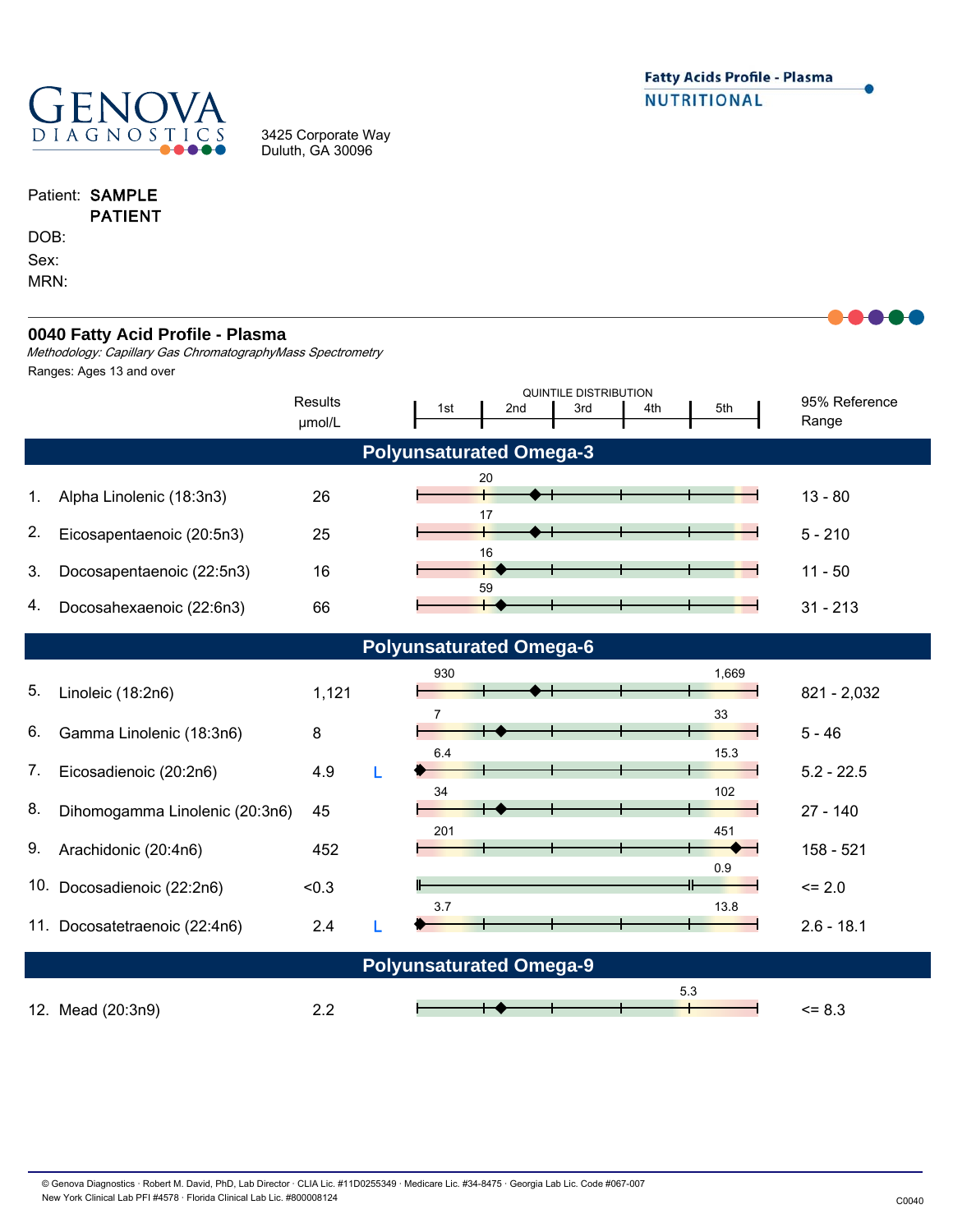Patient: SAMPLE PATIENT

## **Order Number:**

**0040 Fatty Acid Profile - Plasma**

Ranges: Ages 13 and over

| <b>QUINTILE DISTRIBUTION</b> |         |       |                  |     |     |       |               |  |  |
|------------------------------|---------|-------|------------------|-----|-----|-------|---------------|--|--|
|                              | Results | 1st   | 2 <sub>nd</sub>  | 3rd | 4th | 5th   | 95% Reference |  |  |
|                              | µmol/L  |       |                  |     |     |       | Range         |  |  |
|                              |         |       |                  |     |     |       |               |  |  |
| <b>Monounsaturated</b>       |         |       |                  |     |     |       |               |  |  |
|                              |         | $1.2$ |                  |     |     | 6.1   |               |  |  |
| 13. Myristoleic (14:1n5)     | 2.4     |       |                  |     |     |       | $0.8 - 9.7$   |  |  |
| 14. Palmitoleic (16:1n7)     | 51      | 40    |                  |     |     | 155   | $30 - 256$    |  |  |
|                              |         |       |                  |     |     |       |               |  |  |
|                              | 60      | 48    |                  |     |     | 93    | $40 - 122$    |  |  |
| 15. Vaccenic (18:1n7)        |         |       |                  |     |     |       |               |  |  |
|                              |         | 555   |                  |     |     | 1,182 |               |  |  |
| 16. Oleic (18:1n9)           | 563     |       |                  |     |     |       | $466 - 1,470$ |  |  |
|                              |         | 4.6   |                  |     |     | 10.3  |               |  |  |
| 17. 11-Eicosenoic (20:1n9)   | 5.0     |       |                  |     |     |       | $3.7 - 18.1$  |  |  |
|                              |         | 1.1   |                  |     |     | 2.2   |               |  |  |
| 18. Nervonic (24:1n9)        | 1.4     |       |                  |     |     |       | $1.1 - 2.7$   |  |  |
|                              |         |       | <b>Saturated</b> |     |     |       |               |  |  |
|                              |         | 1.4   |                  |     |     | 4.0   |               |  |  |
| 19. Capric (10:0)            | 1.8     |       |                  |     |     |       | $0.8 - 6.2$   |  |  |
|                              |         | 3.3   |                  |     |     | 14.5  |               |  |  |
| 20. Lauric (12:0)            | 8.0     |       |                  |     |     |       | $2.2 - 27.3$  |  |  |
|                              |         | 20    |                  |     |     | 87    |               |  |  |
| 21. Myristic (14:0)          | 37      |       |                  |     |     |       | $15 - 139$    |  |  |
|                              |         | 792   |                  |     |     | 1,794 |               |  |  |
| 22. Palmitic (16:0)          | 857     |       |                  |     |     |       | 667 - 2,526   |  |  |
|                              |         | 294   |                  |     |     | 511   |               |  |  |
| 23. Stearic (18:0)           | 369     |       |                  |     |     |       | 250 - 629     |  |  |
|                              |         | 1.5   |                  |     |     | 3.2   |               |  |  |
| 24. Arachidic (20:0)         | 2.2     |       |                  |     |     |       | $1.3 - 4.7$   |  |  |
|                              |         | 0.8   |                  |     |     | 2.0   |               |  |  |
| 25. Behenic (22:0)           | 1.3     |       |                  |     |     |       | $0.6 - 2.9$   |  |  |
|                              |         | 0.84  |                  |     |     | 1.66  |               |  |  |
| 26. Lignoceric (24:0)        | 0.98    |       |                  |     |     |       | $0.63 - 2.45$ |  |  |
|                              |         |       |                  |     |     | 0.36  |               |  |  |
| 27. Hexacosanoic (26:0)      | < 0.27  |       |                  |     |     |       | $= 0.43$      |  |  |